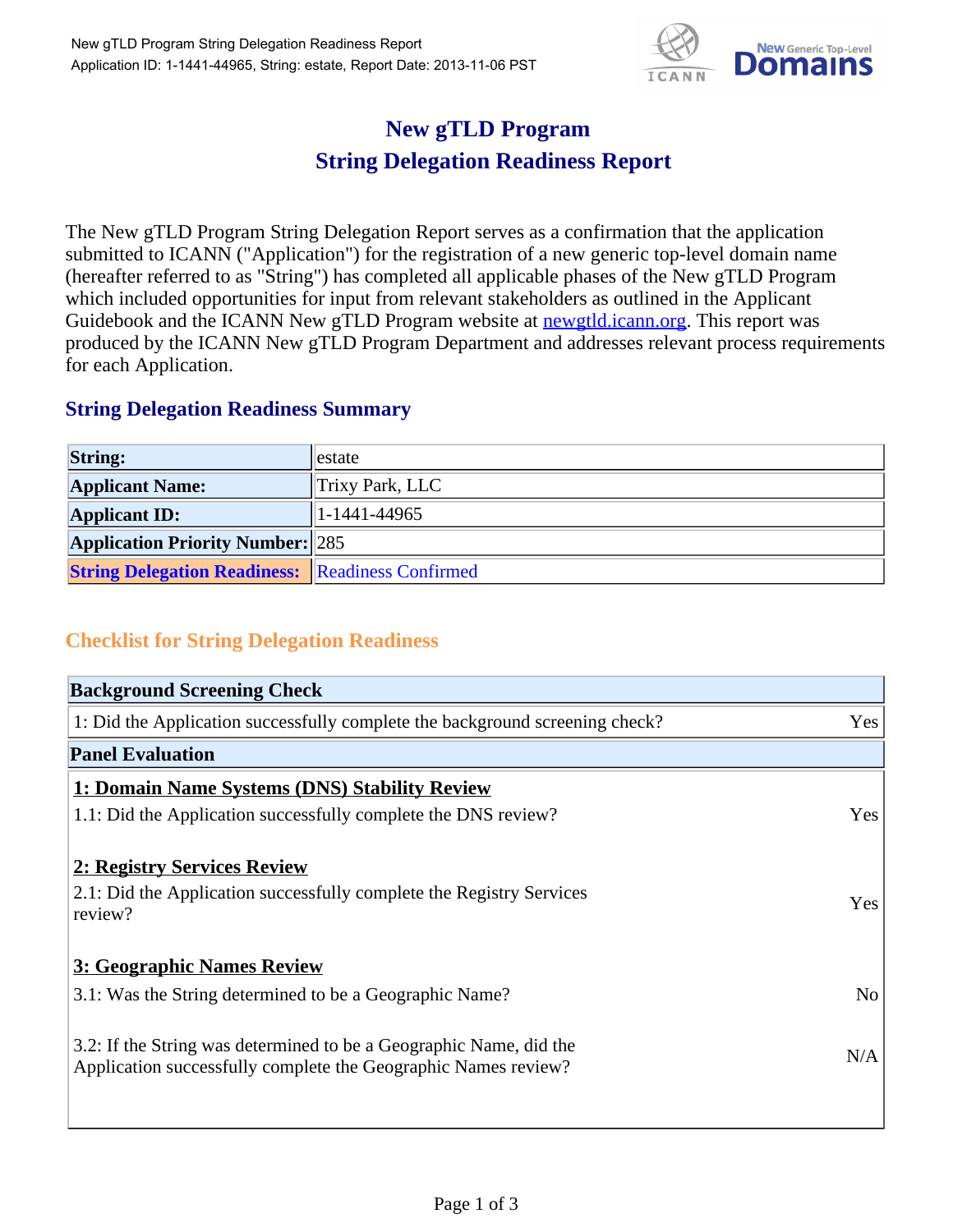

| <b>4: Financial Review</b>                                                                                                                               |            |
|----------------------------------------------------------------------------------------------------------------------------------------------------------|------------|
| 4.1: Did the Application successfully complete the Financial Capability<br>review?                                                                       | <b>Yes</b> |
| <b>5: Technical Review</b>                                                                                                                               |            |
| 5.1: Did the Application successfully complete the Technical and<br><b>Operation Capability review?</b>                                                  | Yes        |
| <b>6: String Similarity Review</b>                                                                                                                       |            |
| 6.1: Was the Application determined to not be confusingly similar to other<br>applied for strings, including through String Confusion Objections?        | Yes        |
| 6.2: If the Application was determined to be confusingly similar to other<br>applied for strings, including through String Confusion Objections, did the |            |
| Application prevail in the string contention resolution process (CPE,                                                                                    | N/A        |
| Auction, and/or Self-Resolution of String Contention via                                                                                                 |            |
| withdrawal/termination of all other members in contention)?                                                                                              |            |

| <b>Public Comment Period</b>                                                                                                                                                                   |                |
|------------------------------------------------------------------------------------------------------------------------------------------------------------------------------------------------|----------------|
| 1: Was the public provided an opportunity to submit comments on the Application?                                                                                                               | Yes            |
| 2: Were comments for the Application considered by evaluation panels?                                                                                                                          | Yes            |
| <b>Objection Process</b>                                                                                                                                                                       |                |
| 1: Were objections filed against the Application?                                                                                                                                              | <b>No</b>      |
| 2: If objections were filed against the Application, did Applicant prevail in the dispute<br>resolution proceedings for all Legal Rights, Limited Public Interest and Community<br>Objections? | N/A            |
| <b>Governmental Advisory Committee (GAC) Advice</b>                                                                                                                                            |                |
| 1: Did the GAC have an opportunity to provide advice for the Application?                                                                                                                      | Yes            |
| 2: Did the GAC provide consensus GAC advice that the String should not be approved by<br>the ICANN Board?                                                                                      | N <sub>0</sub> |
| 3: If the GAC provided consensus GAC advice to the ICANN Board, did the ICANN Board<br>(or New gTLD Program Committee) accept the GAC advice?                                                  | N/A            |
| <b>Accountability Mechanisms</b>                                                                                                                                                               |                |
| 1: Was the Application the subject of a complaint or review through one of ICANN's<br>accountability mechanisms (Reconsideration or Independent Review)?                                       | <b>No</b>      |
| 1.1: If yes, did the BGC, ICANN Board or New gTLD Program Committee determine that<br>the Application should not proceed to contracting?                                                       | N/A            |